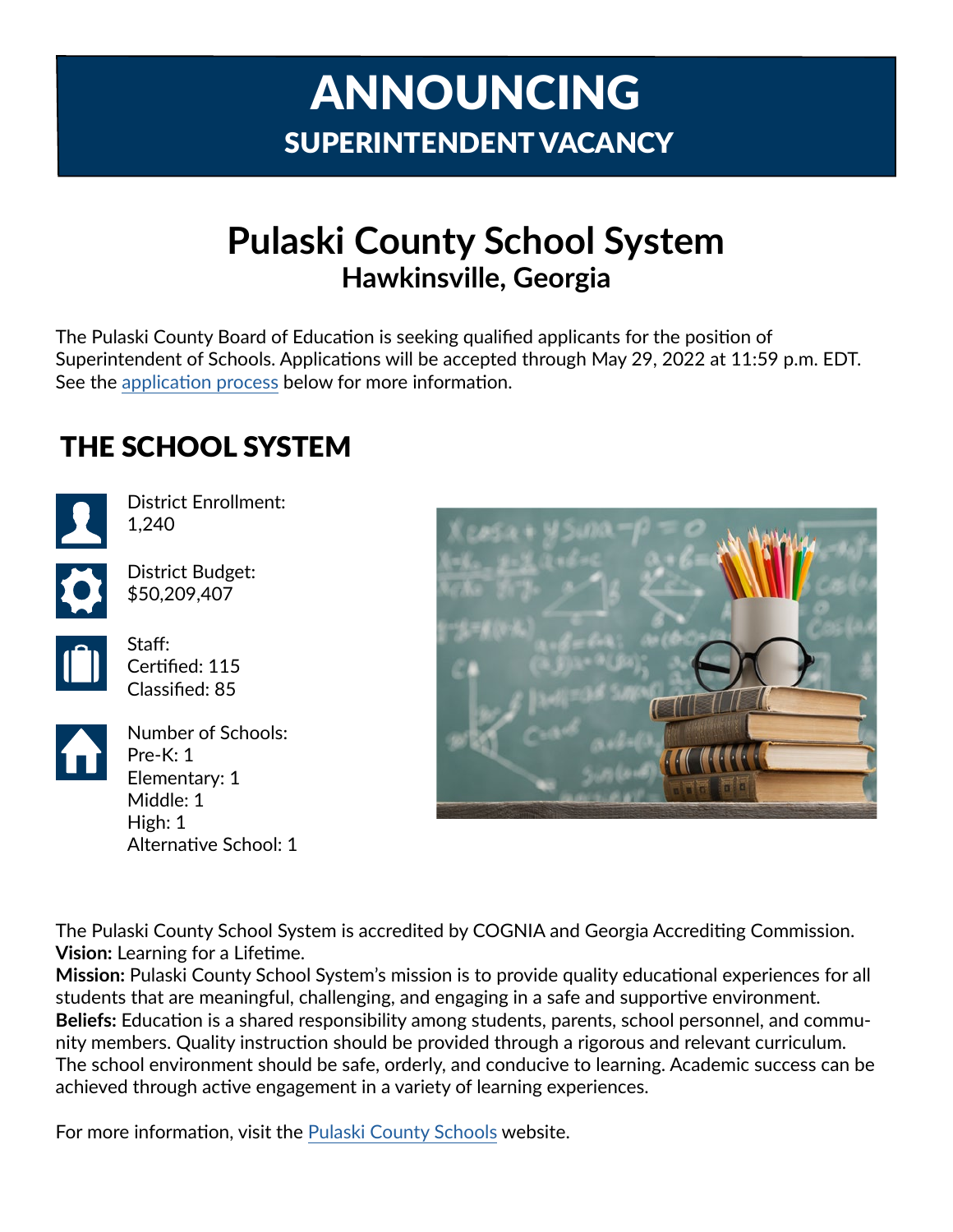# QUALIFICATIONS

The Superintendent of Schools serves as the chief executive officer of the school system and is responsible to the Board of Education for ensuring compliance with all board policies, Georgia Board of Education rules and regulations, and state and federal laws. **Candidates will be evaluated on their professional merits, with emphasis on the following criteria:**

Required:

- Possession of or is eligible for the Education Specialist Degree or higher and holds or is eligible for a Georgia Standard Professional Clear Renewable Tier II Certificate at Level 6 or higher in Educational Leadership. Certificate number or letter of eligibility from the Georgia Professional Standards Commission as verification of such eligibility must be provided. Georgia certification information is available from the Georgia Professional Standards Commission, 200 Piedmont Avenue, Suite 1702, Atlanta, GA 30303, 800-869-7775 or [www.gapsc.com](http://www.gapsc.com).
- Of good moral character; not convicted of any crime involving moral turpitude, as required by GA law; possession of high standards of ethical and moral conduct and a demonstrated ability to promote the success of all students by adhering to ethical principles and professional norms.
- Has no immediate family members serving on the Pulaski County Board of Education or employed as an administrator in the school district after July 1, 2009, as required by GA law.
- A proven leader with a combination of professional expertise achieved through service in roles/ positions with progressively increased responsibility over time, indicating familiarity with varying aspects of leadership, politics, finance and management of the K-12 education sector and the needs of diverse learners.
- Possesses, develops, advocates and enacts a compelling shared mission, vision and core values of high-quality education and academic success and well-being of each student.
- A demonstrated ability to promote the success and well-being of all students by acting with integrity, adhering to local, state and federal laws and mandates, board of education policies and ethical guidelines.
- Strives for equity of educational opportunity and culturally responsive practices to promote each student's academic success and well-being.
- A record of creating and sustaining an environment in which student is known, accepted and valued, trusted and respected, cared for and encouraged to be an active and responsible member of the school and district community.
- Develops and fosters the capacity and practices of district staff professional educators to promote student academic success and well being
- Is approachable, accessible and welcoming to families and members of the district community
- Possesses the ability to utilize methods of continuous improvement to institute, manage and monitor operations and administrative systems that promote the mission and vision of the district.

Additional Preferred Criteria:

- Possession of an E.Ds. or a Ph.D. and hold or be eligible for a Georgia Leadership Certificate at the L-7 level.
- Willingness to establish residence within the district. (Hawkinsville or Pulaski County)
- Documented evidence of experience in Georgia
- Serves as the Chief Learning Officer of the district in developing and supporting intellectually rigorous and coherent systems of curriculum, instruction and assessment to promote each student's academic success and well-being.
- Evidence of a high level of effectiveness in the following personal qualities: *Communications, Personal Ethics and Values, Judgment, Responsiveness, Conflict Management, Emotional Intelligence.*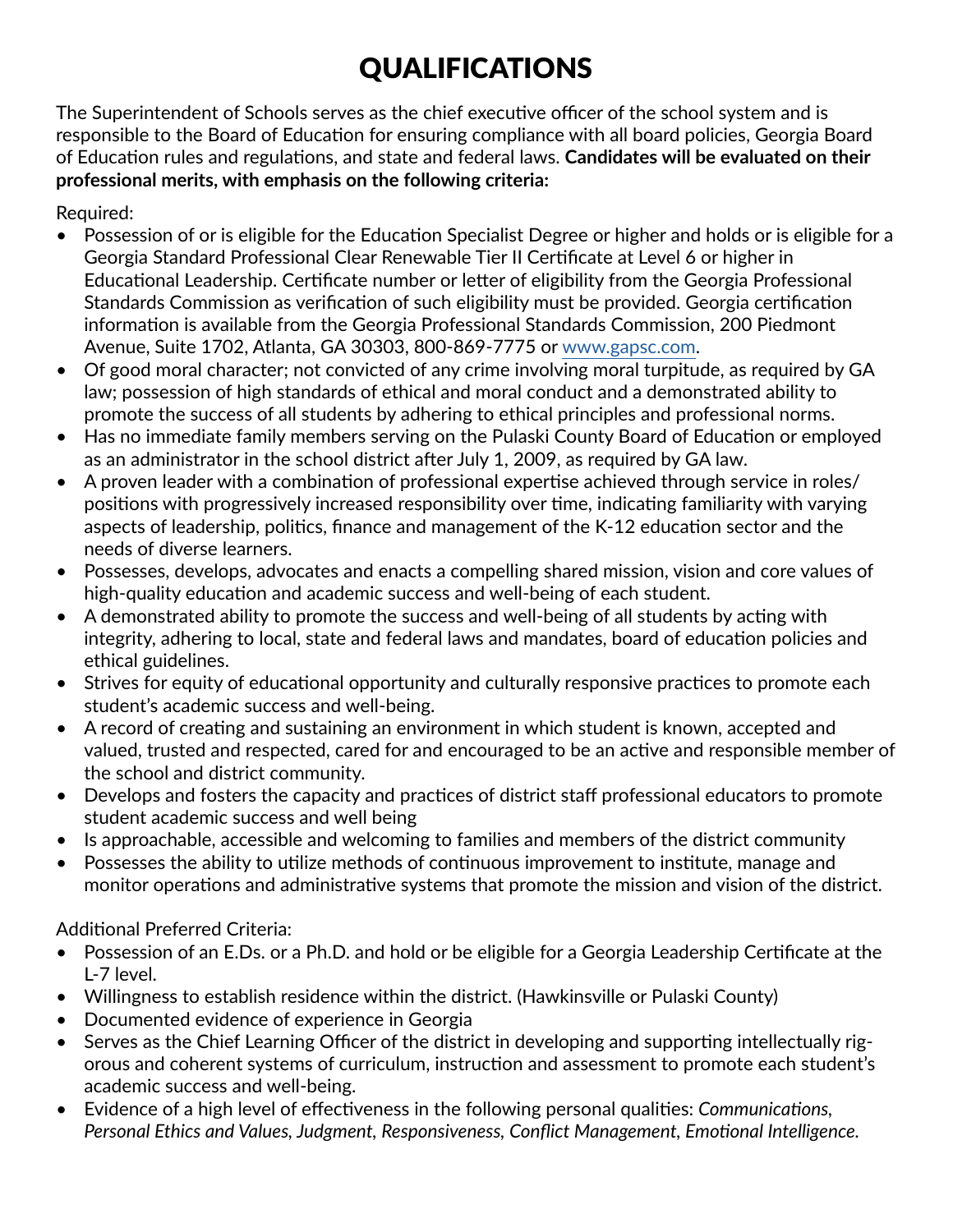#### SALARY AND BENEFITS

A negotiated compensation arrangement with a mix of salary and benefits.

#### THE BOARD OF EDUCATION

The Pulaski County Board of Education consists of seven members:

- Drew Davis, Chairman twenty years of service
- Keith Richardson, Vice Chairman eight years of service
- Sean Berry five years of service
- Greg Brown eight years of service
- Chris Burch seven years of service
- Hugh Coleman fourteen years of service
- Paula Rawls- one year of service



## <span id="page-2-0"></span>APPLICATION PROCESS

Applicants should not contact the Pulaski County Board of Education directly. Information, including the link to the online application, is available at GSBA's website: [gsba.com/member-services/superin](https://gsba.com/member-services/superintendent-search-service/)[tendent-search-service](https://gsba.com/member-services/superintendent-search-service/). You can reach GSBA at (770) 962-2985, or (800) 226-1856. To be considered, the completed file must be submitted online no later than May 29, 2022.



**Do not mail** any materials to GSBA or the school district. Any documents should be uploaded in the spaces provided in the online application. This includes:

- a formal letter of application
- a resume that lists three references
- a copy of college transcript(s)
- any letters of recommendation
- any certificates and supplemental material